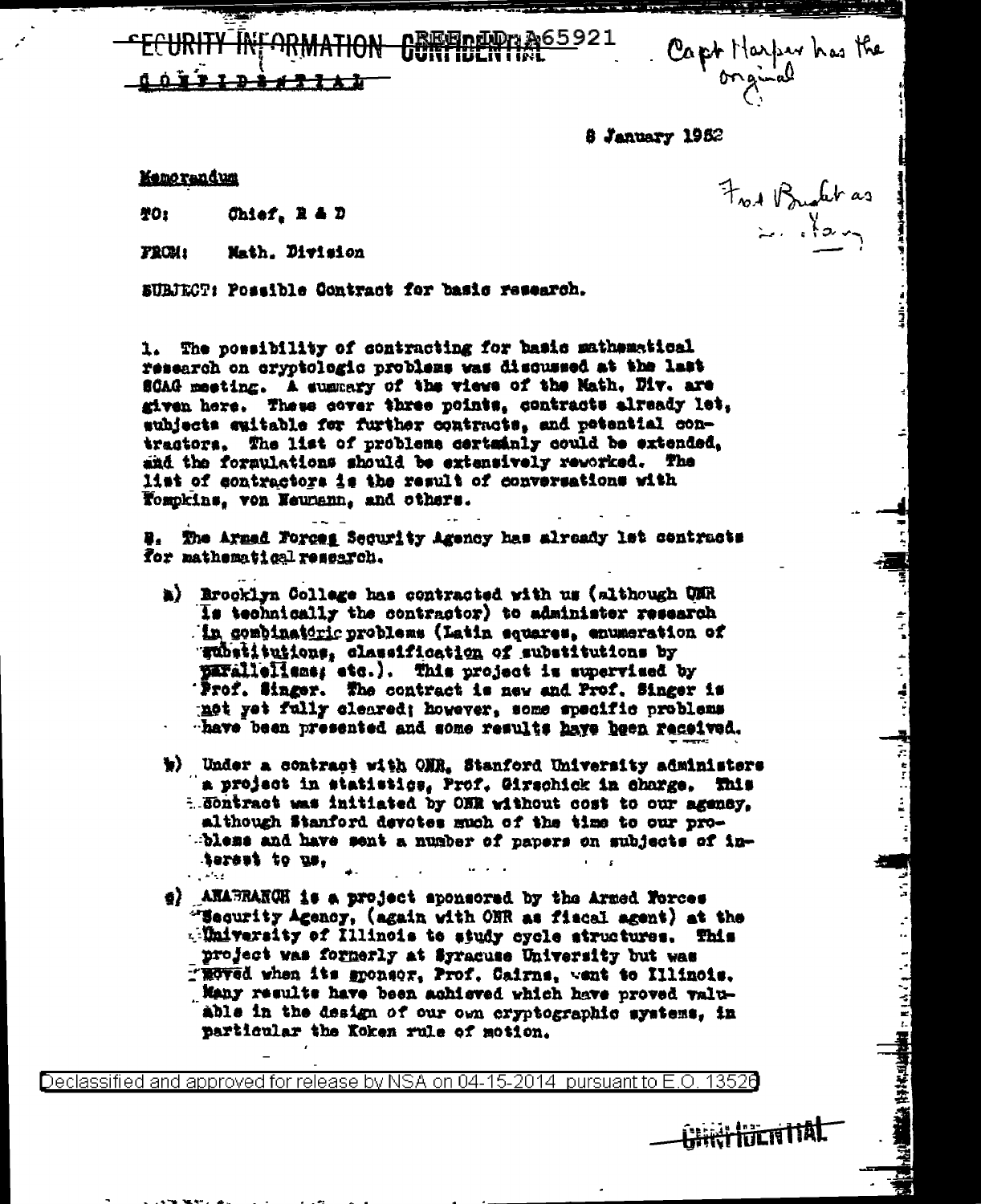# **REF ID: A65921 TIAN!**

**& January 1953** 

## Possible Contract for basic research. (cont.)

- d) Project SWRATER has for its object the replacement of somplicated logical processes by numerical algerithms. It was started several years ago by Dr. Tompkins, then at ERA, as a contract with Bufhips. (Task 15 of  $\text{EOns42001.}$  now under Task 3). Dr. Tompkins has since left WBA, and the project now headed by Mr. A. M. Roberts. An outstanding result of this contract is the so called Robert's method, which although still in an experimental stage, is considered one of the best hopes of solving one af our most important problems.
- #) Through an ONR contract. Prof. Wilks of Princeton University has been cleared for talks on our statistical problems and has shown some interest in our work.

3. There are many other problems suitable for contract projacts. Brief statements of some of these problems are given here together with an estimate of the relative urgency of their solution. Any precise formulation of these problems will require a great deal of work, hence contracts for them will macessarily be vague and will require the contractor to reformulate the problem in the light of his own experiences in studying the subject. In writing a contract the Agency would specify some particular illustration of the problem and request reservoh on problems related.

- a) Logical reduction of hypotheses. Given a large number of hypotheses, some consistent and some inconsistent. to find the maximum consistent subset. This is the most important problem facing the agency, containing immediately the solution of our most important cryptanalytic **nroblem. URGENT.**
- b) Classification of data. Given a number of observations, sach from one of two imiverses, to classify them according to their parent universe. This problem and its variations are continually recurring in exprianalytic problems. VERY IMPORTANT.

- 9 -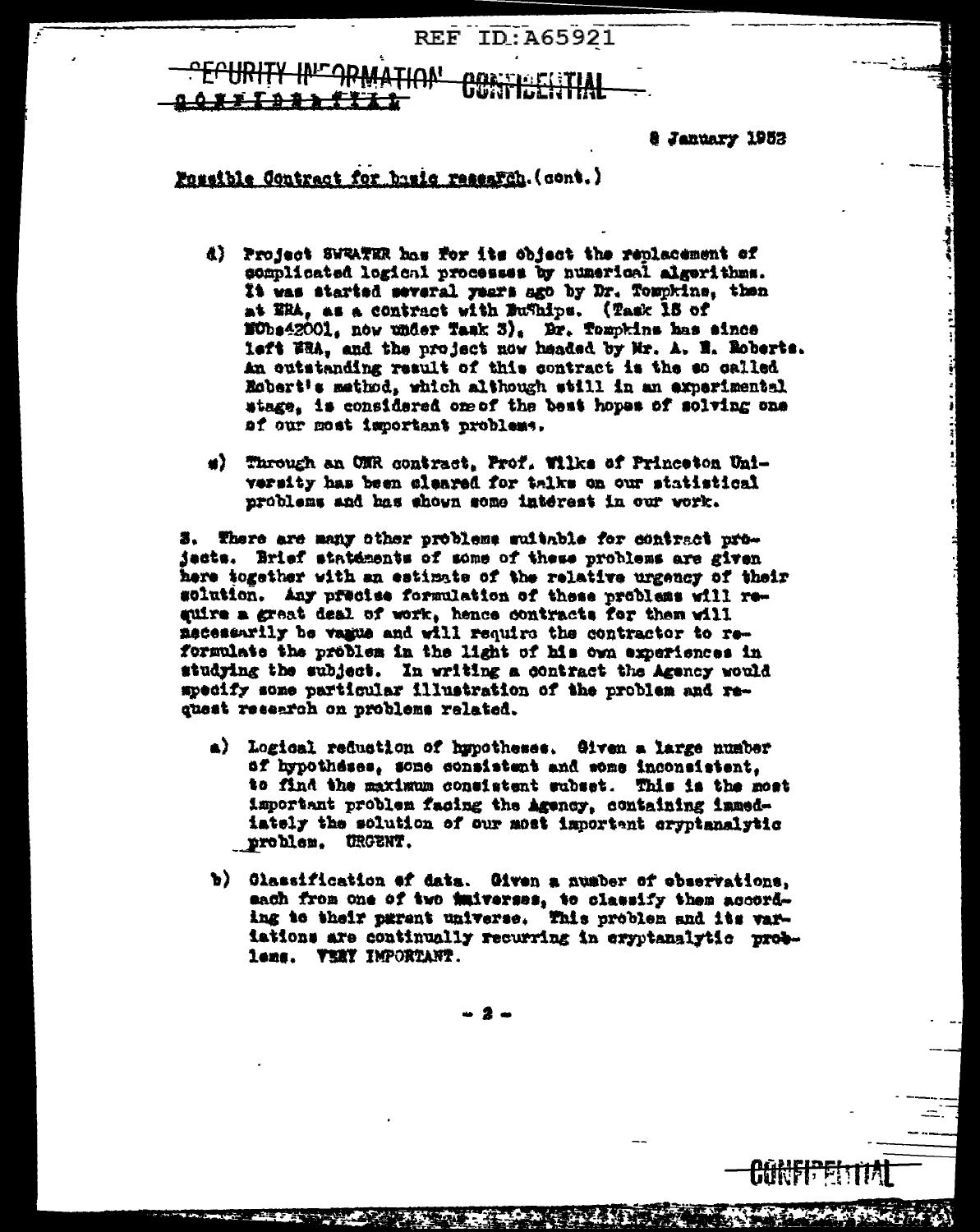## REF TD: 465921

<del>-6-6-11-11-11-11</del>

8 January 1952

#### Possible Contract for basic research. (cont)

- a) Measures of goodness of fit. Most statistical techniques now known require samples much larger than those available in our problems. IMPORTANT.
- d) Weasures of significance. The question of whether to proceed further or start again on a cryptanalytic process depends on measuring the significance of the partial result obtained. In some dases we have measures and would like to refine them. in others we have no objective measures at all and are forced to dapend on intuition. IMPORTANT.
- a) Solution of simultaneous modular equations. Since cryptologic manipulation concerns finite sets. the problems can often be conveniently represented in modular fields. The problems of solving simultaneous equation in these fields. especially when some of them are in error, are most important to the Agency. Since this problem is rather poorly defined, it is difficult to assign it a priority, however, it includes a) as a special case.
- f) Various statistics problems, such as calculating the distribution functions of certain statistics, their expected valuss, etc. Most of these problems will arise in connection with other problems on this list and should probably be traated in this connection.
- g) The theory of permanents. The enumeration of wired wheel classes can be done by considering the permanents of certain matrix. DEFERABLE.

4. Any potential contractor would build his program about a key man. For example, when wé had a contract with Syracuse University, Prof. Cairns directed and conducted the work. When he left Syracuse they made no pretense of being able or willing to continue the work. They would not again consider such work unless they had again a man with the interest, ability, and special knowledge needed to "spark-plug" the program. This is likely to be the critical factor in finding a contractor, either commercial or academic.

- 2 -



**THE REAL PROPERTY OF A REAL PROPERTY**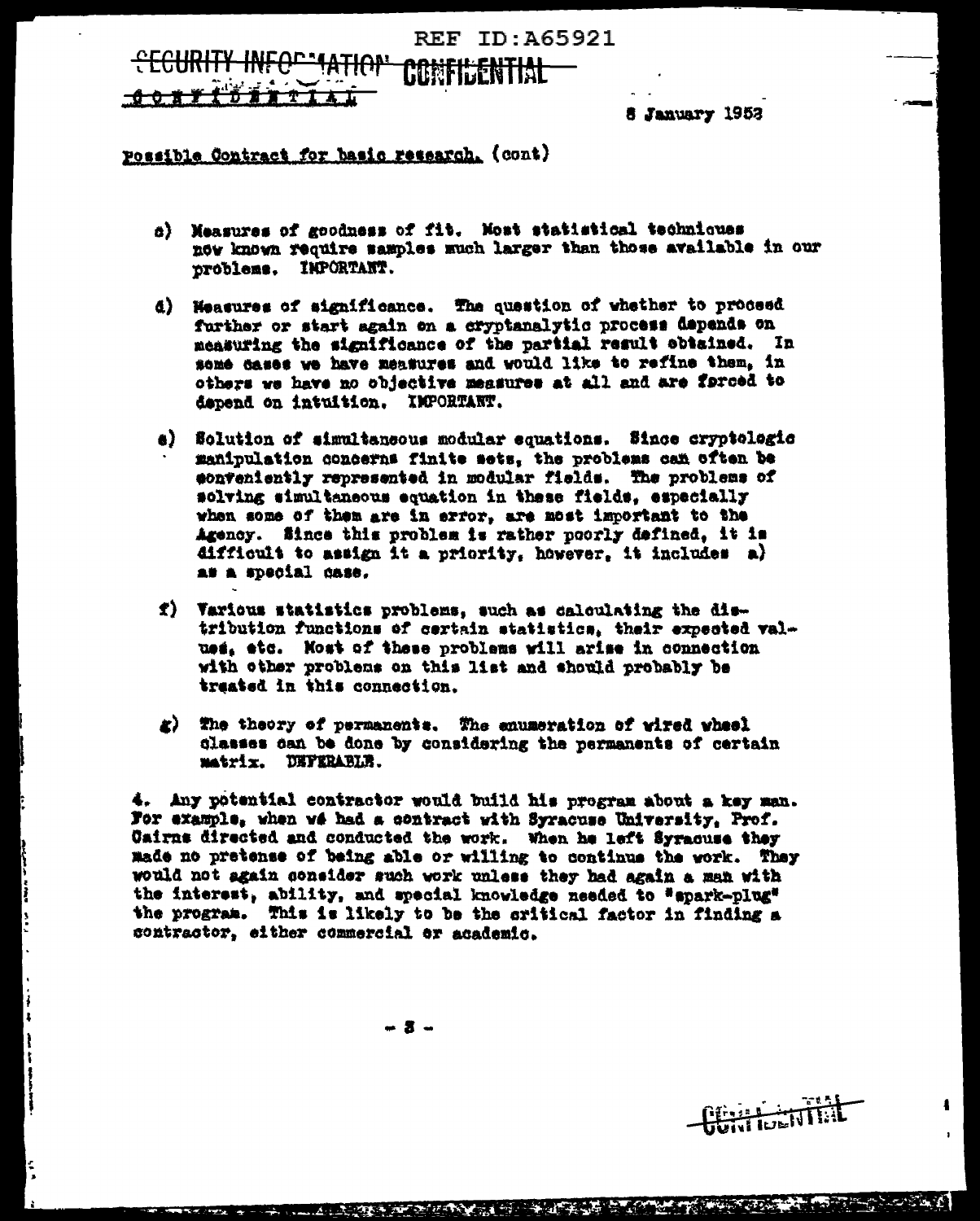<del>TY INFOUNT \_\_ on</del> <u> Nameidenti</u> - : us level v l l f <u>.. 0 0 x y i p a x q</u>

**6 January 1952** 

Possible Contract for batic research. (cont)

As an example of the attitude of the Universities, a portion of the annual report of the president of M.I.T. is quoted. Whese 'Hartwell type: projects --- impose heavy burdens on our staff. ---- [We] accented then in response to insistent appeals from the Government and only after becoming convinced ----. "

However, it is plausible that a contractor could be found, and here is a list, with a few relevant comments for each, of agencies which might be considered.

The list below is roughly in order of estimated feasibility.

- a) Princeton University. The work could be done at the Forestal Center, already equipped with secure stowage. Prof. S. S. Wilks has consulted with us in the past. The University has high prestige and is centrally located. There will soon be a computer at the Institute for Advanced Study.
- b) RAED Corporation. Secure spaces and stowage are available. Dr. M. M. Flood may be available. Other mathematical work is being done there, and prestige is high. The location is remote.
- c) Bell Laboratories. Secure spaces and stowage are available. Dr. Shannon is there. They have computers. One of our former outstanding employees, Dr. R. A. Leibler, is now working for a Bell subsidiary, the Sandia Corporation.
- d) Johns Hopkins University. They have set up the Applied Physics Laboratory in Silver Springs to handle one Government contract. where they have secure spaces. Prof. A. H. Clifford, who is now here on extended active duty but may be back there next Tear. is extremely competent to direct such work.
- a) E.E.A. has an Arlington laboratory with secure spaces, and Dr. Engstrom and Mr. Roberts have experience in directing auch a program.
- f) The University of Illinois. Prof. Cairns and Mr. Koken have experience in such research. There is not now any extensive segure stowage available. There is a computer soon to be finished.

<del>ल्लाका सम्</del>

fan it neamd fan